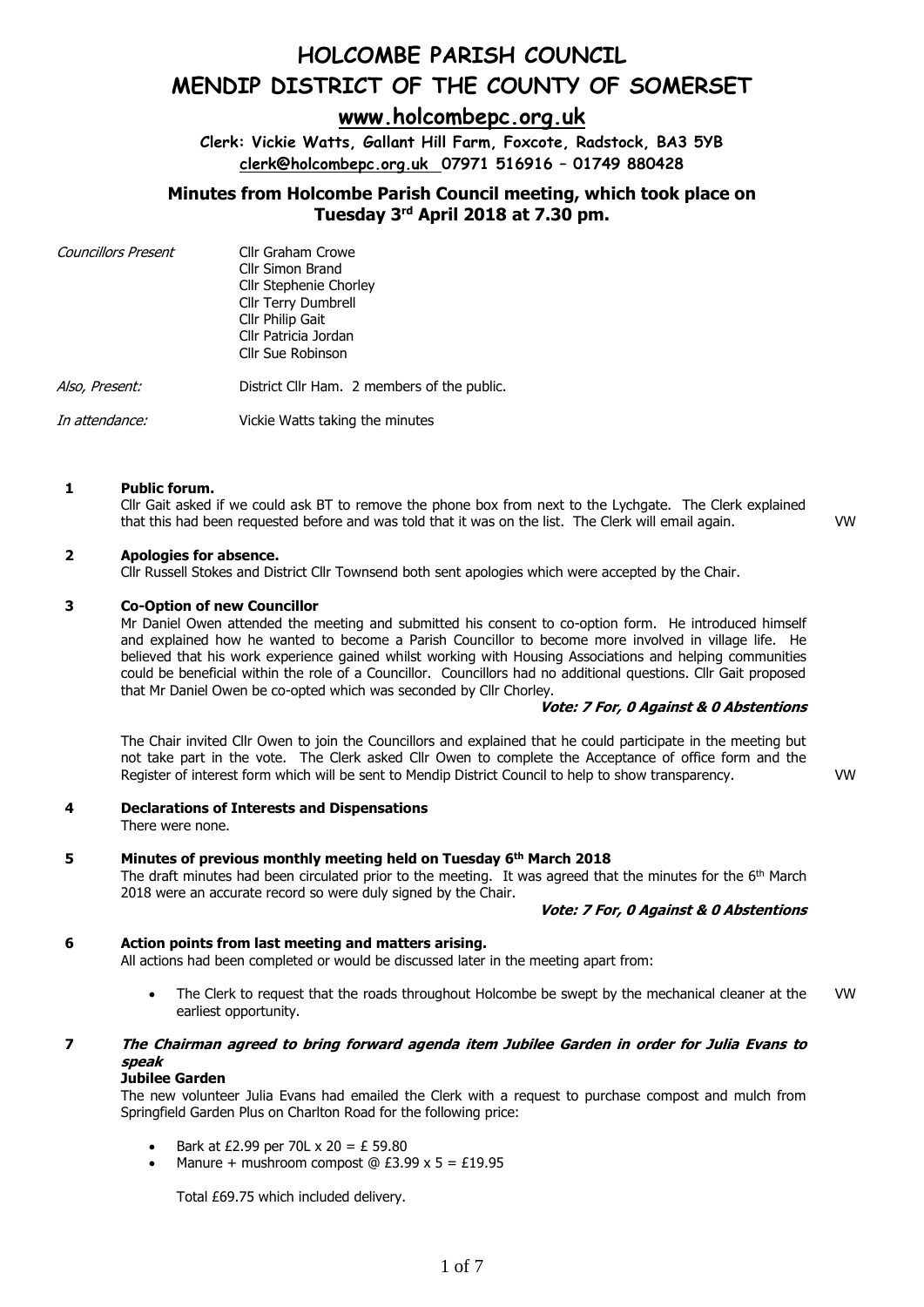### **[www.holcombepc.org.uk](http://www.holcombepc.org.uk/)**

### **Clerk: Vickie Watts, Gallant Hill Farm, Foxcote, Radstock, BA3 5YB [clerk@holcombepc.org.uk](mailto:victoriawatts@orange.net) 07971 516916 – 01749 880428**

Julia also said that she would like the flexibility to buy a couple of climbers for the wall and one or two other significant shrubs at a budget of  $\lt E 80$ . She said that she would also be able to supply some plants from her own garden but would provide receipts for any purchases, to submit to the Council.

All Councillors agreed to the request by Julia and said that there was money allocated within the budget for the upkeep of the garden.

The Clerk explained that Simon of All Seasons Garden Services had not completed all of the work at Jubilee Gardens due to concerns over nesting birds. It was agreed that a convenient date would be arranged with Julia and Simon to allow the rest of the work to be discussed and agreed for future completion.

### **Vote: 7 For, 0 Against & 0 Abstentions**

### **8 Planning Applications**

There was none.

### **9 Planning Updates**

2017/2411/FUL – Conversion, alteration and extension of barn into single dwelling house with integral garage parking. Moore's Farm, Moore's Farm Lane, Holcombe, BA3 5ES Mendip District Council approved with conditions

The Clerk explained that a complaint had been received regarding the suspected illegal dwelling at the junction of Dark Lane and Brewery Lane, Holcombe where lights have been seen at night. This has been reported to the Enforcement team at Mendip District Council.

#### **10 Report**

### 10.1 PCSO Report

PCSO Mike Storey did not attend and no report had been received prior to the meeting date.

### 10.2 District Councillor report

District Cllr Ham reported as follows:

Changing Places – Frome has now opened the first of these facilities for disabled adult and youths to have appropriate changing facilities available to them which have been very much welcomed by carers in the town. This is the first in Mendip, but further facilities in Crewkerne, Wellington and Wells will be opening in the next few weeks. Locations in Glastonbury and Street will hopefully follow.

Mendip lottery – this has just completed the first year and has not been as successful as expected but has raised £25k for local communities and £25K for charities.

Members and Officers training – This will be combined for the first time and will start soon and last for 18 months.

The next Parish Forum will be held on the 19<sup>th</sup> April 2018 at 6.15pm and will be interesting with the Q & A session with Cabinet & Strategic Leadership Team.

Cllr Ham said that he had filled up the grit bin on the hill using the grit which has been stored on behalf of Holcombe PC in his barn and would continue to top up the other bins imminently.

Cllr Ham said that there was evidence Gypsy and Travellers on land at Lipyeate. The enforcement team have been notified.

Cllr Ham said that the recent application for holiday cottages at Kilmersdon Common, Common Lane were withdrawn on the day of the March Holcombe Parish Council meeting. Prior to the withdrawal of the application there had been a request for 2 x Tree Preservation orders for trees within the boundary of the site for the holiday cottage application. Unfortunately, over the last weekend some work had been undertaken on the trees subject to the TPO application. The owner of the trees had been made aware of the pending application and should not have given the instructions to the contractor who did not have a licence or insurance to undertake tree work so close to the highway. Cllr Ham liaised with Beau Walsh who is responsible for TPO's at MDC and made a site visit with him to see the trees in question. At the time of the meeting the TPO applications were still being progressed and during that day the trees have had bark removed from the trunk around a section of the trees in question. Cllr Ham will continue to monitor and report to the Council with any progress.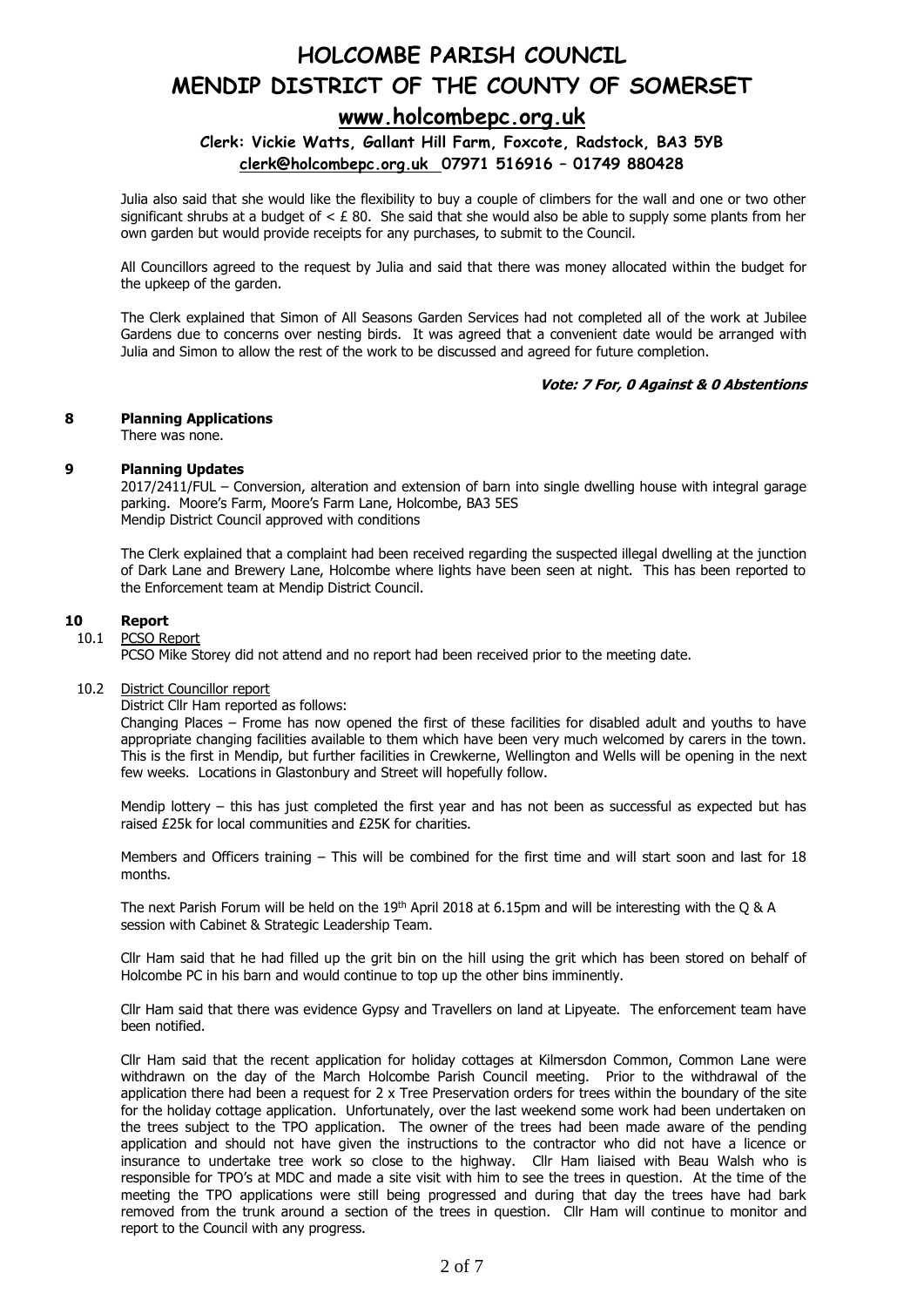### **[www.holcombepc.org.uk](http://www.holcombepc.org.uk/)**

### **Clerk: Vickie Watts, Gallant Hill Farm, Foxcote, Radstock, BA3 5YB [clerk@holcombepc.org.uk](mailto:victoriawatts@orange.net) 07971 516916 – 01749 880428**

District Cllr Alan Townsend had sent his apologies along with a brief report regarding his meeting with the Highways team last month. Chris Betty had confirmed that he had considered the request made by the Parish Council to extend the existing 30mph speed limit signs in Brewery Lane out of Holcombe. He said that due to the hedgerows, bends and layout it was not appropriate to move them due to insufficient forward visibility and the likelihood of vegetation overgrowing signs, leading to enforcement issues. He therefore concluded that the current terminal signs were correct and the only feasible ones for this location. He also said that he had recorded speeds below 30mph and conclude little benefit would be gained.

Cllr Crowe will put together a letter to be sent to Chris Betty quoting the relevant Highways Act to insist that the extension to the 30mph be granted. A copy of the letter should be sent to County Cllr Pullin for his support. GC VW

### 10.3 County Councillor report

County Cllr Pullin had sent his apologies but did not provide a report.

### 11 **Finance**

- 11.1 Income There was none.
- 11.2 Bank reconciliation The Clerk had completed the bank reconciliation which had been checked by Cllr Crowe prior to the meeting and was correct.

### 11.3 Review year-end figures

The Clerk had emailed a spreadsheet to all Councillors for consideration with any comments being emailed to the Clerk. It was agreed that the finance working party would arrange a meeting date to review the figures ready to bring back to the May meeting. VW/GC RS/PG Ag

#### 11.4 Agree purchase of grit bin for Lychgate cross roads

The Clerk had circulated information regarding 3 different grit bins of varying prices. After discussion it was proposed by Cllr Gait and seconded by Cllr Robinson that the Clerk should go ahead and purchase the Screwfix 100 litre Yellow grit bin at a price of £89.99 including VAT. VW

### **Vote: 7 For, 0 Against & 0 Abstentions**

It was agreed that Cllr Crowe would investigate the state of the bags of salt being stored at the rear of the Village Hall and report back on any action required. GC

### 11.5 Payments

The following payments were read out for payment:

| Vickie Watts - Clerk Salary for March £251.11 & expenses of £32.18 | £283.29 |
|--------------------------------------------------------------------|---------|
|--------------------------------------------------------------------|---------|

Transfer to the Holcombe Gala £1000.00

Sue Robinson - Emergency plan equipment £230.34

Playing Field Expenses to be reimbursed by the PF Committee Adrian Mason  $-2 \times$  EDF energy bills £54.99

Payments were recommended for payment and the cheques signed by Cllr Dumbrell and Cllr Chorley. **Vote: 7 For, 0 Against & 0 Abstained**

The Clerk agreed to pay in the cheque to the Holcombe Gala Santander account.

### **12 Update on Dog Waste bins**

Cllr Brand said that he had received prices from the designer of the dog waste powered light in Malvern and £7K would be the cheapest model. All agreed that it is a great idea but too expensive at this point for our Council but may be cheaper in the future.

The Clerk confirmed that the 2 Metal Chieftain litter bins had been ordered and would be delivered to Cllr Brand imminently. The Clerk will gather quotes for installation for consideration at the next meeting.

VW

It was mentioned that if a live Christmas tree was to be planted in the Playing field next to the red litter bin the bin could be relocated to the entrance at the far end of the field on Charlton Road, which would mean that there was a bin at each entrance to the field.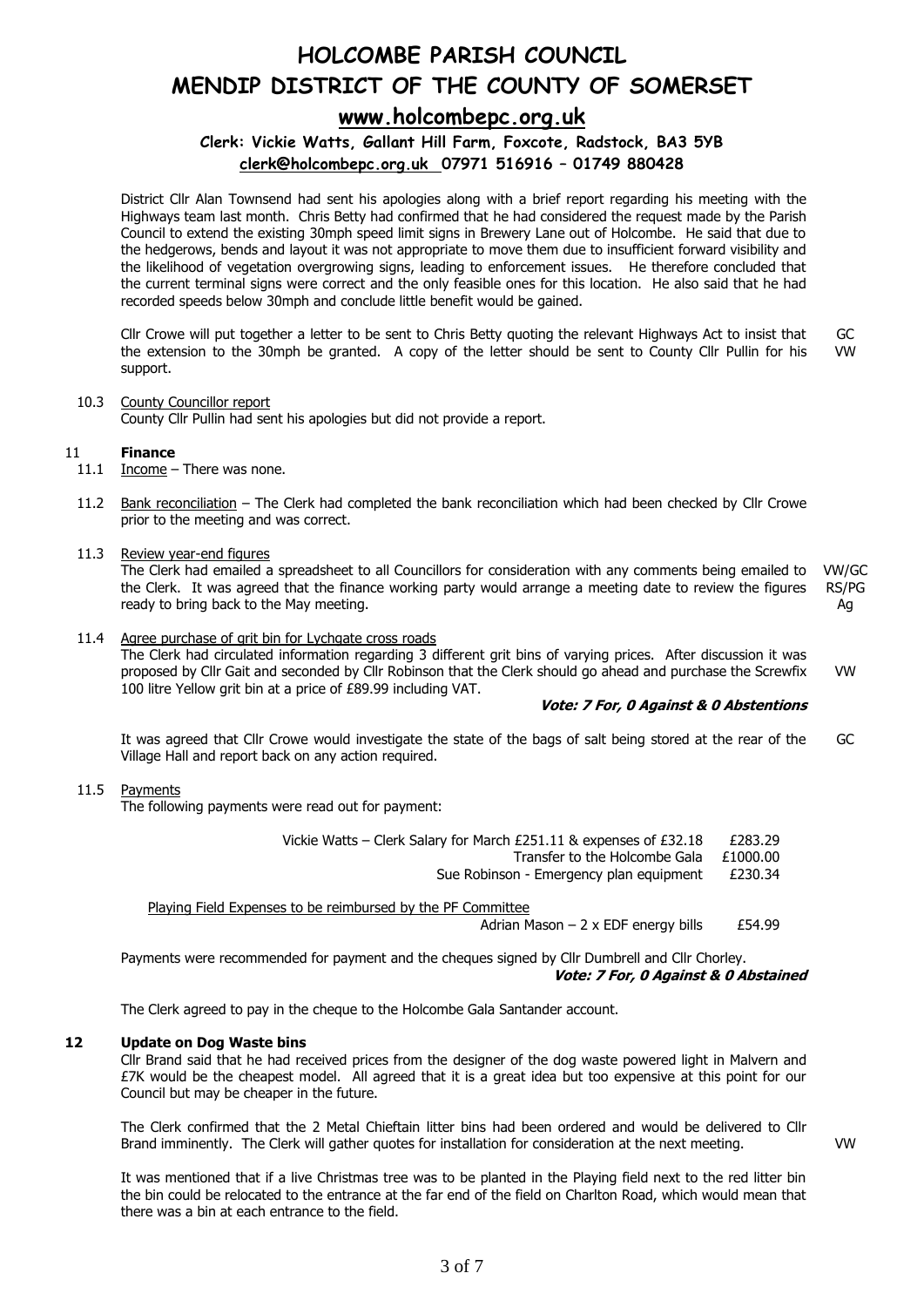## **[www.holcombepc.org.uk](http://www.holcombepc.org.uk/)**

**Clerk: Vickie Watts, Gallant Hill Farm, Foxcote, Radstock, BA3 5YB [clerk@holcombepc.org.uk](mailto:victoriawatts@orange.net) 07971 516916 – 01749 880428**

### **13 Renovation of Finger post signs within the village**

The Clerk will seek quotes from contractors who are qualified to undertake the work on the 4 signs within the village. VW

### **14 Emergency Plan**

Cllr Robinson handed out the newly cut keys for the battle box and locker to each Councillor.

The Clerk confirmed that the Village Hall has been registered as a 'place of safety'.

### **15 External meetings to attend and reports on meetings attended**

17/04/18 - Annual Parish Meeting starting at 7.30pm. Cllr Chorley to purchase the refreshments. 15/03/18 - SALC Councillor essentials training was cancelled and will be rescheduled soon. Hopefully Cllr Owen, Cllr Brand and Cllr Gait can all make the new date. 19/04/18 - Parish Forum starting at 6.15pm

SC

#### **16 Councillor Reports/Updates**

- 16.1 Highways including update on Speed Indicator Device scheme – Cllr Crowe to put together a proposal for Council to purchase our own unit for consideration to include what the end gain would be. GC
- 16.2 Speedwatch an email had been received from Mr David Mulroy who wanted to join Speedwatch. The Clerk will VW make contact with Terry Drake to arrange training for Mr Mulroy, Russ Stokes and Graham Crowe. Cllr Chorley said that the team have not been out since January.
- 16.3 Safety on Holcombe Hill Cllr Dumbrell raised concern over the safety of people negotiating Holcombe Hill and reported as follows:
	- 1. The lives and physical safety of pedestrians walking up or down Holcombe Hill is being placed at risk by the narrowness of the roadway and pavement [especially true of wheelchair, pushchair and pram users];
	- 2. Tradesmen's and utilities' vans have no other means of attending the cottages in question, which means they must either:
		- 1. park on the pavement forcing pedestrians into the roadway, or
		- 2. park in the roadway and block the way for heavy goods vehicles.
	- 3. Heavy goods vehicles do have an alternative route via Stoke and Stratton without using Holcombe Hill.

The problem resolves itself into weighing the safety of pedestrians against the convenience of heavy-goods vehicles.

Cllr Dumbrell confirmed that as a Councillor he believed he had a duty of care for vulnerable pedestrians rather than the convenience of HGVs, which is why he proposed a 6ft width restriction to be placed on this section of road. The other suggestions [formalising the de facto parking zone; warning road signs; 20mph speed restriction] are all complementary to the width restriction rather than alternatives to it, nor necessary cocommitments.

In summary:

- o a 6ft width restriction is a necessity;
- o a 20mph limit is desirable;
- $\circ$  formalising the parking zone is desirable.

After discussion the general consensus was that the Council needed to find a way to stop pavement parking and it was agreed that Cllr Crowe would investigate the issues raised.

- 16.4 Village Hall Cllr Chorley attended the Village Hall AGM meeting when Steve Blount was re-elected as the Chairman. It was reported that that the work on the roof was finished and racking has been ordered for the storage cupboard. Insulation is the next project but with waterproofing to the outside first.
- 16.5 Playing Field There was no report
- 16.6 Holcombe Gala – Cllr Brand confirmed that the next meeting will take place next week. The team are now finalising plans. The Insurance for the event will be provided by the Playing Field as it has been agreed that Cllr Brand will join the PF committee and the gala will be run under the banner of the Playing Field Committee. Cllr Brand thanked the Parish Council for the £1K loan.